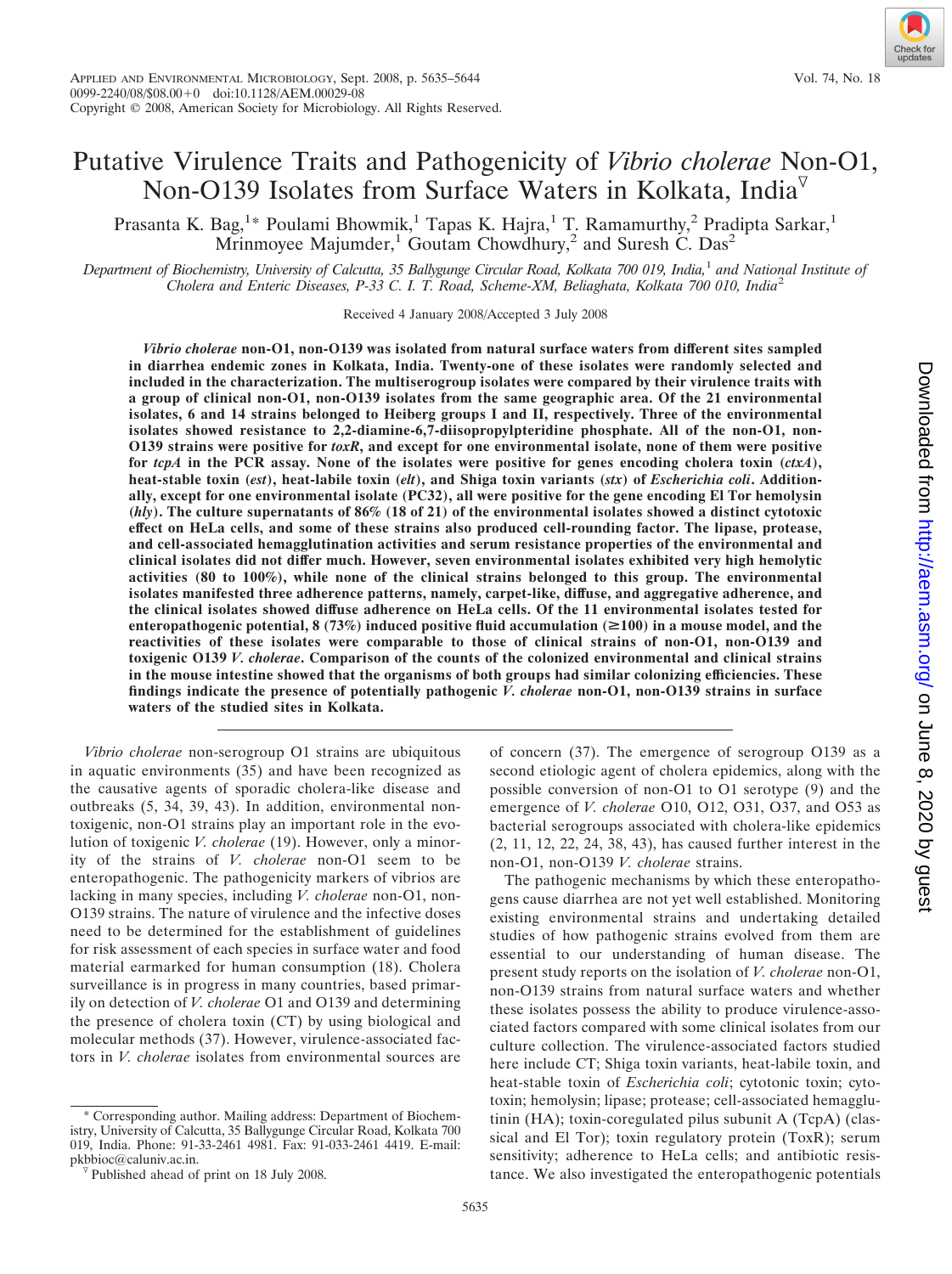

FIG. 1. Sample collection sites. 1, Rajarhat; 2, Dum Dum; 3, Kalighat; 4, Chetla; 5, Mudialy; 6, Taratala; 7, Behala; 8, Jadavpur; 9, Sonarpur; 10, Taldi; 11, Canning; 12, South Barasat; 13, Laksmikantapur; 14, Bally; 15, Deulti; and 16, Budge Budge.

of some of the isolates in an animal model and compared them with clinical isolates.

### **MATERIALS AND METHODS**

**Study area and sample collection.** The study sites in Kolkata and surrounding areas, West Bengal, India, are shown in Fig. 1. The main water sources in these rural and urban communities were identified, sampled, and included in this study. Diarrheal diseases are endemic in these selected areas. The ponds and canals are used for domestic purposes (bathing, washing of cloths and utensils, and cooking) by the community and are probably linked to infections by enteropathogens. The collection of water samples from the ponds and canals (5 cm below the water surface) in different areas was done biweekly between April 2001 and March 2003. The samples were collected in sterile 250-ml glass bottles. Inoculations into selective medium were made within 24 h after the collection of water samples.

**Isolation and identification of bacteria.** A water sample (10 ml) was added to 10 ml of double-strength alkaline peptone-water (pH 8.6) and incubated at 37°C for 24 h (35). A sample from this enrichment culture was transferred with a loop to thiosulfate-citrate-bile salts-sucrose (TCBS) agar (Eiken, Tokyo, Japan) and incubated at 37°C for 24 h. Four of the yellow colonies suspected to be *Vibrio* spp. per sample were picked up from the TCBS agar plates. These colonies were first examined with a multitest medium (25). The isolates that gave a typical alkaline slant-acid butt reaction in the multitest medium were tested for oxidase reaction (Kovacs method). The oxidase-positive isolates were also tested for string reaction (47) and sensitivity to the vibriostatic agent 2,2-diamine-6,7-diisopropylpteridine phosphate  $(O/129)$  with 150- $\mu$ g disks. Organisms showing oxidasepositive reactions were identified by methods described previously (13, 15, 49) and by use of biochemical tests by conventional methods (8, 13). Their shapes and motilities were determined with a phase-contrast microscope (model BX51/ B52; Olympus, Japan). Salt tolerance was determined by growth of the isolates at 37°C in 1% peptone broth without NaCl or supplemented with either 1 or 7% NaCl. The isolates were further examined by *V. cholerae*-specific *ompW* PCR (27). Serological confirmation of *V. cholerae* strains was performed by an agglutination test with polyvalent O1-specific antiserum and with O139-specific monoclonal antibody (MAb). Isolates that did not agglutinate with either O1 antiserum or O139 MAb were further serogrouped by the somatic O antigen serogrouping scheme for *V. cholerae* developed at the National Institute of Infectious Diseases, Tokyo, Japan (44). The strains were maintained in nutrient agar as stabs at room temperature.

**Clinical strains.** Five non-O1, non-O139 strains (PL2, PL72, PG5, PG109, and AS67) and one O139 strain (SG24) of *V. cholerae* isolated from hospitalized patients with acute diarrhea in Kolkata, India (7, 24), were included in this study.

**PCR.** Amplification of the target gene was carried out by PCR assay using bacterial cell lysate as the source of template DNA (27, 43). Briefly, bacterial cells were grown overnight at 37°C on Luria agar plates. Isolated colonies were picked up and mixed with  $100 \mu l$  of normal saline, and the bacterial cells were pelleted by centrifugation. The cell pellet was resuspended in  $100 \mu$ l of doubledistilled water and boiled for 10 min. Cell debris was removed by centrifugation, and the supernatant containing the template DNA was placed in a fresh microcentrifuge tube for PCR assay. Amplification was performed in a thermal cycler (Mastercycler Personal; Eppendorf, Germany) using 200-µl PCR tubes with a reaction mixture volume of  $25 \mu$ l. Each of the reaction mixtures contained 3  $\mu$ l of template DNA (lysate), 2.5  $\mu$ l of each primer (10 pmol/ $\mu$ l), 2.5  $\mu$ l of 2.5 mM deoxynucleoside triphosphates, 0.3 μl (5 U/μl) of *Taq* DNA polymerase (Takara Shuzo, Japan), 2.5  $\mu$ l of 10× reaction buffer containing 20 mM MgCl<sub>2</sub> (Extaq; Takara), and  $11.8 \mu l$  of distilled water.

PCR for detecting the genes representing CT (primers, *ctxA-F* [5'-CTCAGA CGGGATTTGTTAGGCACG-3] and *ctxA-*R [5-TCTATCTCTGTAGCCCCT ATTACG-3]) (20), *E. coli* heat-labile toxin (primers, *elt*-F [5-GGCGACAGA TTATACCGTGC-3] and *elt*-R [5-CCGAATTCTGTTATATATGTC-3]) (21), *E. coli* heat-stable toxin (primers, *est-*F [5-TTAATAGCACCCGGTACA AGCAGG-3] and *est-*R [5-CCTGACTCTTCAAAAGAGAAAATTAC-3]) (21), Shiga toxin variants of *E. coli* (primers, *stx*1-F [5-CAACACTGGATGAT CTCAG-3'] and  $stx_1$ -R [5'-CCCCCTCAACTGCTAATA-3'], and  $stx_2$ -F [5'-AT CAGTCGTCACTCACTGGT-3'] and *stx*<sub>2</sub>-F [5'-CTGCTGTCACAGTGACAA A-3]) (21), *V. cholerae* outer membrane protein (primers, *Vcomp*W-F [5-CAC CAAGAAGGTGACTTTATTGTG-3] and *Vcomp*W-R [5-GAACTTATAAC CACCCGCG-3]) (27), toxin regulatory protein for *V. cholerae* (primers, *toxR*-F [5-CGGGATCCATGTTCGGATTAGGACAC-3] and *toxR*-R [5-CGGGATC CTACTCACACACTTTGATGGC-3]) (14), and El Tor hemolysin (primers, *hlyA-*F [5-GGCAAACAGCGAAACAAATACC-3] and *hlyA-*R [5-CTCAGC GGGCTAATACGGTTTA-3']) (37) was done as described elsewhere (6, 14, 20, 21, 27, 37).

Previous reports identified several variant TcpA sequences among non-O1, non-O139 isolates (6, 14, 28, 31, 41), and a PCR assay was done for the detection of those variant *tcpA* genes using primers (*tcpA*, classical and El Tor variants) designed by Keasler and Hall (20). In the present study, a PCR assay was performed (6, 14, 20, 28, 31, 41, 43) for the detection of the *tcpA* genes of *V. cholerae* strains using primers (classical variant, *tcpA*-F [5-CACGATAAGAAA ACCGGTCAAGAG-3] and *tcpA*-R [5-ACCAAATGCAACGCCGAATGGA GC-3']; El Tor variant,  $topA$ -F [5'-GAAGAAGTTTGTAAAAGAAGAACAC-3'] and *tcpA*-R [5'-GAAAGCACCTTCTTTCACGTTG-3']) (20). The amplification program began with denaturation at 94°C for 5 min, followed by 30 cycles consisting of denaturation at 94°C for 1.5 min, annealing at 60°C for 1.5 min, and extension at 72°C for 1.5 min, and a final extension step of 72°C for 7 min.

The PCR products were electrophoresed through a 1.5% (wt/vol) agarose gel to resolve the amplified products, which were visualized under UV light after ethidium bromide staining.

**Preparation of cell-free culture supernatants.** Trypticase soy broth (TSB) (HiMedia) and AKI medium (peptone, 1.5%; yeast extract, 0.4%; NaCl, 0.5%;  $NaHCO<sub>3</sub>, 0.3%)$  were used for assessing the production of various toxins by the strains. The test strains were grown in the above-mentioned media at 37°C with shaking (200 rpm) for 18 h. After centrifugation (15,000  $\times$  g for 20 min at 4°C), the culture supernatant was filtered using a 0.22-μm filter (Millipore Corp.) and used in the tissue culture and hemolysin assays.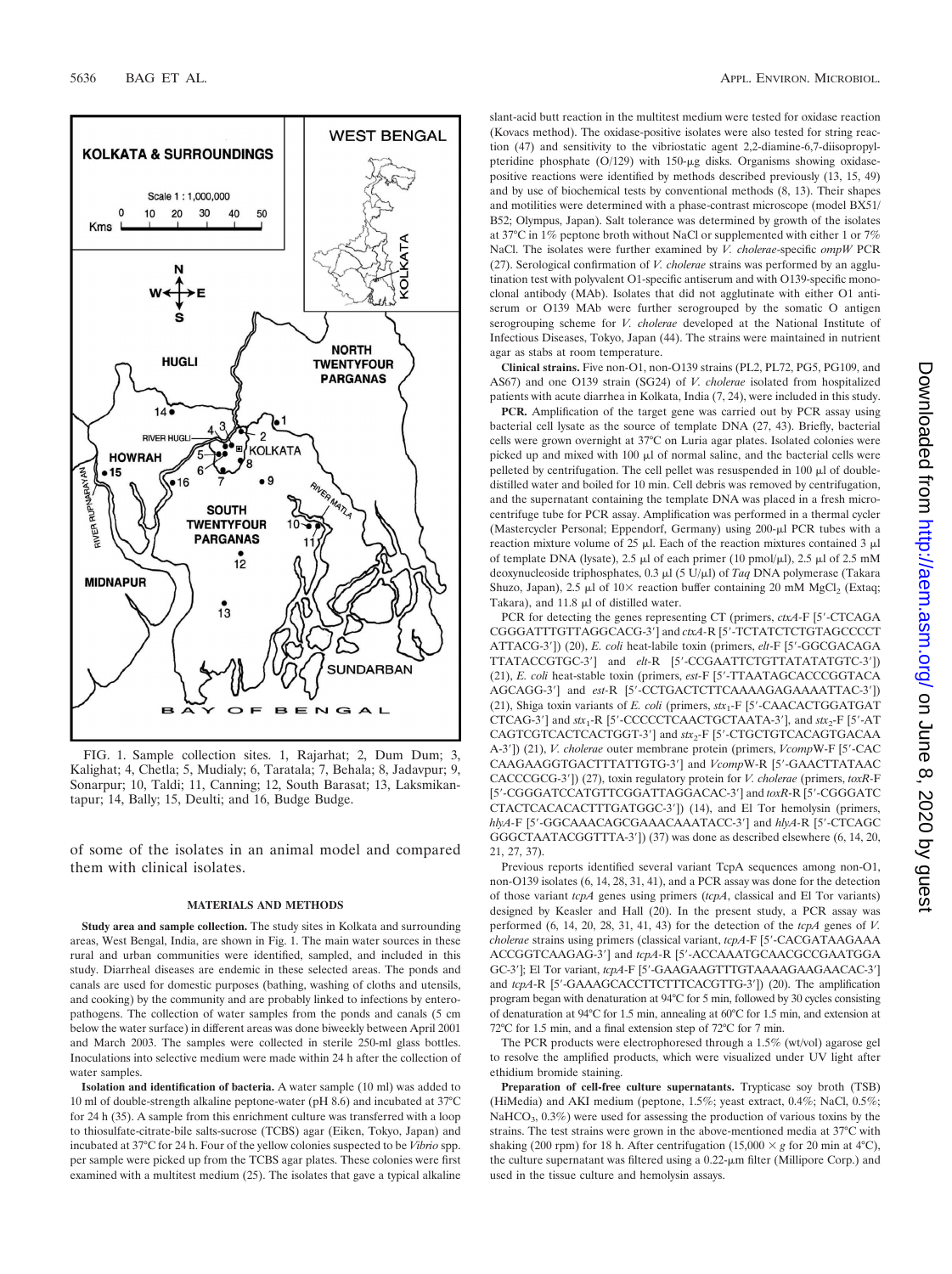**Tissue culture assay.** HeLa cells were grown as monolayers in tissue culture flasks (25 cm<sup>2</sup>) using Dulbecco's modified essential medium (DMEM) (Gibco Laboratories) supplemented with 10% (vol/vol) horse serum (Gibco) at 37°C in a humidified 5% CO<sub>2</sub> incubator (model HF; Shanghai Lishen Scientific Equipment Co. Ltd., Shanghai, China). Freshly trypsinized cells were resuspended in DMEM supplemented with 1% horse serum at a final concentration of  $2 \times 10^4$ cells per ml, and 0.2 ml was added to each well of the 96-well tissue culture plate. The cell-free culture filtrates of the test strains were serially diluted with sterile 10 mM phosphate-buffered saline (PBS) (pH 7.2), and aliquots (50  $\mu$ l) of each dilution were added in duplicate to the assay plate and incubated as described above. Morphological changes and cytotoxic effects were recorded after 24 h of incubation using an inverted microscope (Olympus).

**Adherence assay.** The isolates were examined for their adherence to HeLa cells following methods described previously (10). The HeLa cells were grown in DMEM containing 10% fetal calf serum to 50 to 70% confluence on glass coverslips in a 24-well flat-bottom tissue culture plate (Tarson, Mumbai, India). The isolates were grown in TSB at 37°C without shaking for 18 h and incubated  $(20 \mu)$  of TSB culture per ml of tissue culture medium) with HeLa cell monolayers at 37°C for 3 h. The monolayers were washed three times with PBS to remove nonadherent bacteria, fixed with 70% methanol, and stained with 10% Giemsa for 15 min. *E. coli* strain EDL933 was used as a positive control in the adherence assay. The adherence patterns were examined under  $\times 400$  magnification using a light microscope (Olympus). The adhesion index was determined as the percentage of epithelial cells with adhering bacteria; if at least 40% of the HeLa cells had adhering bacteria, the strain was considered positive (10).

**Assay of hemolysin and cell-associated hemagglutinating activity.** The hemolytic and cell-associated hemagglutinating activities of the strains with human erythrocytes were determined as described previously (34). The amount of released hemoglobin in the supernatant was measured spectrophotometrically (U-3210; Hitachi, Japan) at 540 nm. An optical density of  $\geq 0.1$  was considered positive for hemolysin. Finally, the results were expressed as the percentage of lysis by comparing these optical density values with that of an identical erythrocyte suspension lysed (100%) with an equal volume of Triton X-100 solution. For cell-associated hemagglutinating activity, strains were recorded as having a reaction that was immediate and complete or as a response that was incomplete or that was not instantaneous but occurred within 5 min. PBS was included for each assay as the negative control.

**Autoagglutination.** For the autoagglutination test, strains were grown in LB (pH 6.5) supplemented with  $1\%$  (wt/vol) NaCl and incubated at 37°C with aeration for 18 h. A visible clumping of bacteria indicated a positive result (6, 46).

**Detection of extracellular enzymes.** Proteolytic (gelatinase and HA/protease) and lipolytic (lipase) activities were evaluated by the plate assay method (48). A clear zone around the bacterial colony indicated a positive result. A known strain of *V. cholerae* O1 for gelatinase and HA/protease and *Pseudomonas aeruginosa* for lipase were included as the positive controls.

**Serum resistance test.** The susceptibility of bacteria to human serum was determined by the method of Hughes et al. (16). Twenty-five microliters of bacterial suspension (ca.  $10^6$  CFU/ml) in PBS and 75  $\mu$ l of undiluted normal human serum were kept in a sterile microtiter tray and incubated at 37°C. Responses were graded as highly sensitive, intermediately sensitive, or resistant according to the established system (16). A control experiment was done by replacing the 75  $\mu$ l of normal human serum with 75  $\mu$ l of PBS, with all other conditions remaining the same as for the test experiment. Each test was repeated three times.

**Antimicrobial susceptibility test.** Antimicrobial susceptibility testing was performed by the disk diffusion method (4) using commercially available disks (HiMedia) with 11 antimicrobial drugs on Mueller-Hinton agar (HiMedia). Isolates were considered susceptible, reduced susceptible, or resistant to a particular antimicrobial agent on the basis of the diameters of the inhibitory zones that matched the criteria of the manufacturer's interpretive table, which followed the recommendations of the National Committee for Clinical Laboratory Standards (29). *E. coli* ATCC 25922 was used for quality control.

**Enteropathogenicity assay.** The enteropathogenicity of the strains was examined in the sealed-adult-mouse model of Richardson et al. (36) using BALB/c mice weighing ca. 10 to 20 g. The animals, kept in wire-mesh polycarbonate cages with autoclaved bedding, were acclimated to laboratory conditions (12-h dark/ 12-h light cycles;  $24 \pm 1^{\circ}$ C) and had free access to food and water ad libitum. The mice fasted for 24 h before administration of bacterial inocula. For the preparation of the bacterial inocula, *V. cholerae* strains were grown in TSB at 37°C with shaking. After being harvested by centrifugation, the cells were resuspended in PBS. The mice were given 100  $\mu$ l of 5% sodium bicarbonate (wt/vol) intragastrically with a ball-tipped inoculating needle. After 15 min, the bacterial inocula  $(2 \times 10^{10} \text{ CFU/ml})$  in 200 µl of PBS were given to the test mouse. At 5 h postinoculation, the animals were sacrificed, and the fluid accumulation (FA) ratios were determined (36). FA ratios of  $\geq 100$  were considered positive (23). For the colonization assay, infections were allowed to proceed for 18 h. The mice were sacrificed, and the intestines were aseptically removed. Sections from the intestine were washed with PBS to remove unbound bacteria, weighed, and homogenized in PBS. Various dilutions were plated on TCBS agar and incubated at 37°C for 24 h. CFU counts were taken, and the colonization ability was expressed as  $log_{10}$  CFU per g of tissue.

#### **RESULTS**

One hundred and thirty-nine samples of natural surface waters were collected from 16 sites located in different diarrhea endemic zones in and around Kolkata. Sixty-one (44%) of the samples contained presumptive *V. cholerae*, and the species was isolated from surface waters in 6 of 16 sites sampled (sites, 1, 6, 8, 11, 14, and 16) (Fig. 1). All the isolates were gram negative, rod shaped, positive for oxidase, and motile. All the isolates grew in TCBS and MacConkey agars. A total of 250 isolates of *V. cholerae* were tested for serotyping using O1 antiserum and O139 MAb, and none of the isolates was agglutinated with these antibodies. These strains of *V. cholerae* were inferred to be non-O1, non-O139 serogroups. Twenty-one of these *V. cholerae* isolates were randomly selected, including at least two strains from each site, for further characterization. Serotyping of the 21 non-O1, non-O139 strains revealed that they belonged to serogroups O5, O9, O14, O20, O26, O28, O34, O48, O64, O65, O119, O121, O144, O149/O151, and O201. Six isolates could not be typed with available 206 O antisera (Table 1). In addition, these strains were positive for  $ompW_{\text{Vc}}$ , which is specific to *V. cholerae* (27).

The biochemical characteristics of the isolates are shown in Table 1, and for comparison, the results of biochemical tests of standard toxigenic *V. cholerae* O1 El Tor (strain NB2) and O139 (SG24) were included. All the environmental isolates were invariably positive in nine tests (orthonitrophenyl galactoside, ornithine decarboxylase, DNase, catalase, growth in 0 and 1% NaCl, DL-lactate, and acid production from glucose and sucrose) and invariably negative for another eight tests (arginine dihydrolase, gas production from glucose, tryptophan deaminase, acid production from amygdalin and *m*-inositol, urease,  $H_2S$  production, and growth in 7% NaCl). Variable results were obtained in the following tests:  $\geq 90\%$  of the isolates were positive for the Voges-Proskauer test, lysine decarboxylase, acid from D-mannitol, and nitrate reduction, and 40 to 80% of the isolates were positive for utilization of citrate, indole, gelatinase, and acid from mannose.

In the PCR assay, all of the non-O1, non-O139 isolates yielded positive results for the *toxR* gene, and except for one (PC65), all of the isolates yielded negative results for the *tcpA* genes (classical and El Tor alleles). The isolate PC65 gave a positive result for the classical variant of *tcpA*. Furthermore, the clinical non-O1, non-O139 strains were determined to be negative for the *tcpA* (classical and El Tor alleles) and *ctxA* genes. In addition, none of the isolates was positive for *ctxA*. All of the isolates were negative for the genes representing the Shiga toxin variants, heat-stable toxin, and heat-labile toxin of *Escherichia coli*. Additionally, except for one strain (PC32), all of the non-O1, non-O139 strains were positive for the gene encoding El Tor hemolysin. PCR results for the *toxR*, *ompW*<sub>Vc</sub>, and *hlyA* genes of the representative strains are shown in Fig. 2.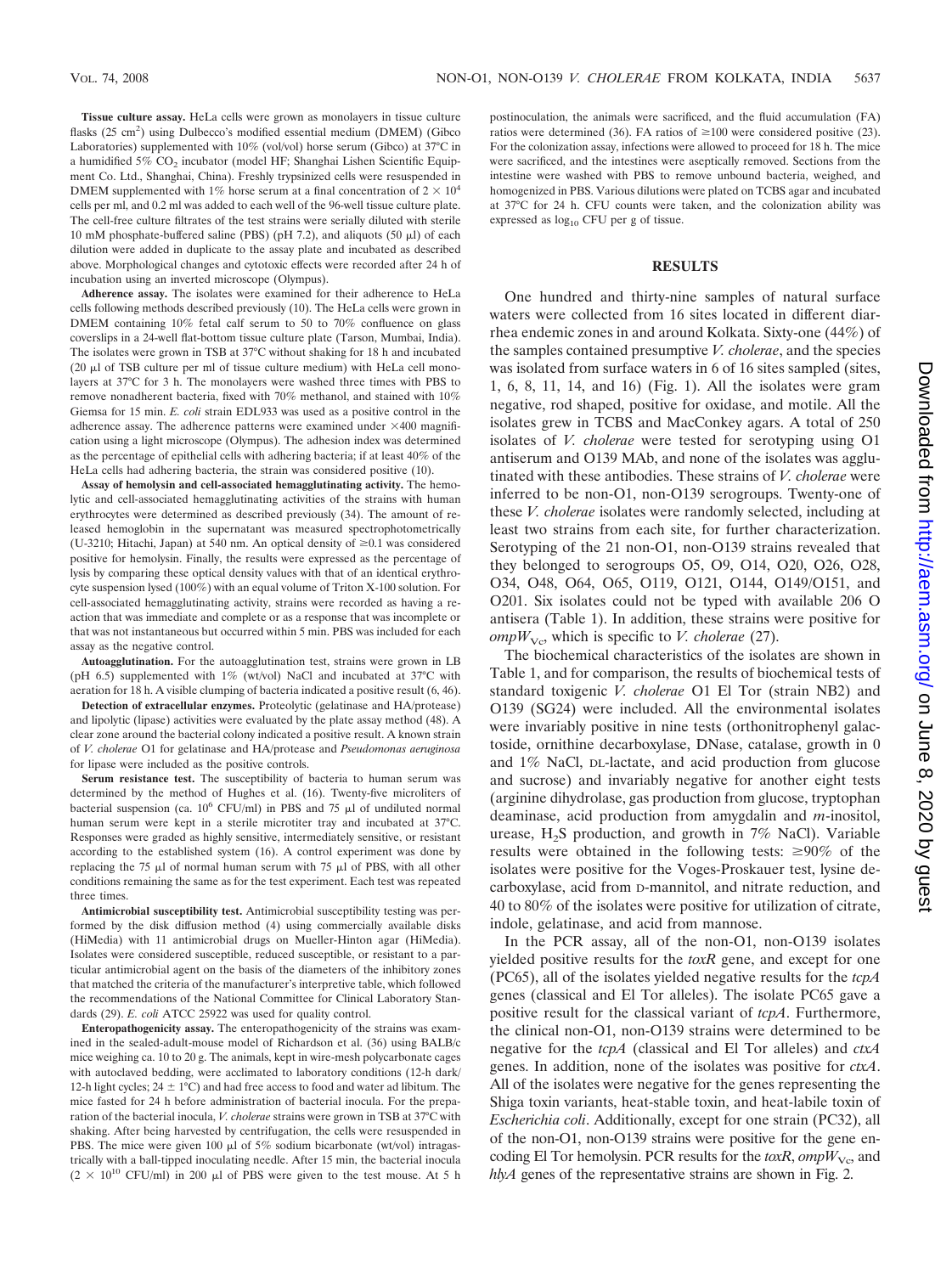| $\overline{a}$           |
|--------------------------|
|                          |
|                          |
|                          |
| î.                       |
| $\ddot{\phantom{0}}$     |
| י<br>ו                   |
|                          |
|                          |
|                          |
|                          |
|                          |
|                          |
|                          |
|                          |
|                          |
| - 1<br>- 1<br>- 1<br>- 1 |
| l                        |
| l                        |
|                          |
| l                        |

|                                                                                                                           |                                      |                                              |                                   |                                                  |                          |                                              |                          |                                 |                                                           |                             |                                        | Result in strain (serogroup) <sup>b</sup> |                          |                         |                                         |                           |                              |                                         |                               |                                 |                                              |               |
|---------------------------------------------------------------------------------------------------------------------------|--------------------------------------|----------------------------------------------|-----------------------------------|--------------------------------------------------|--------------------------|----------------------------------------------|--------------------------|---------------------------------|-----------------------------------------------------------|-----------------------------|----------------------------------------|-------------------------------------------|--------------------------|-------------------------|-----------------------------------------|---------------------------|------------------------------|-----------------------------------------|-------------------------------|---------------------------------|----------------------------------------------|---------------|
| Biochemical<br>$\operatorname{test}^a$                                                                                    | SG24<br>(O139)                       | <b>B</b> <sub>2</sub><br>(O <sub>1</sub> )   | <b>PCI</b><br>(065)               | $PC2$ (O144)                                     | $PC3$ (O119)             | $PC4$<br>(O26)                               | PC5<br>(O64)             | $\frac{PC6}{\text{[OUT]}}$      | $\frac{PC7}{C}$                                           | $\overset{\circ}{\text{C}}$ | $PC9$<br>(O14)                         | $PCD$<br>(OUT)                            | $\frac{PC11}{\rm (OUT)}$ | $\frac{PC13}{(OUT)}$    | $PC14$ (O20)                            | $PCI5$ (OUT)              | $PG2$<br>$(O149)$<br>$O151)$ | PC57<br>(O5)                            | PC65<br>(O48)                 | PC90<br>(O121)<br>$PC89$ (O201) |                                              | PC91<br>(O34) |
| Oxidase                                                                                                                   | $^+$                                 |                                              |                                   |                                                  | $^+$                     | $^{+}$                                       | $^+$                     |                                 | $^{+}$                                                    |                             |                                        | $^{+}$                                    | $^{+}$                   | $^{+}$                  |                                         | $^{+}$                    | $^{+}$                       |                                         |                               | $^+$                            | $^{+}$                                       |               |
| <b>ONPG</b>                                                                                                               | $^{+}$                               | $^{+}$                                       | $^{+}$                            | $^{+}$                                           | $^{+}$                   | $^{+}$                                       | $^{+}$                   | $^{+}$                          | $^{+}$<br>$^{+}$                                          | $^{+}$                      | $^{+}$                                 | $^{+}$                                    | $^{+}$                   | $^{+}$                  | $^{+}$                                  | $^{+}$                    | $^{+}$                       | $^{+}$                                  | $^{+}$                        | $^{+}$                          | $^{+}$                                       |               |
| DNase                                                                                                                     |                                      |                                              | $\! + \!\!\!\!$                   | $^{+}$                                           | $\! + \!\!\!\!$          | $^{+}$                                       | $^{+}$                   | $^{+}$                          | $^{+}$<br>$^{+}$                                          | $^{+}$                      | $^{+}$                                 | $^{+}$                                    | $^{+}$                   | $^{+}$                  | $^{+}$                                  | $^{+}$                    | $^{+}$                       | $^{+}$                                  | $^{+}$                        | $^{+}$                          | $^{+}$                                       |               |
| Motility                                                                                                                  |                                      | $^{+}$                                       | $^{+}$                            | $^{+}$                                           | $^{+}$                   | $^{+}$                                       | $^{+}$                   | $^{+}$                          | $\overline{+}$<br>$^{+}$                                  | $\overline{1}$              | $\overline{+}$                         | $\overline{\phantom{a}}$                  | $^{+}$                   |                         | $^{+}$                                  | $^{+}$                    | $\overline{+}$               | $\overline{+}$                          | $\overline{+}$                | $^{+}$                          | $^{+}$                                       |               |
| <b>ADH</b>                                                                                                                |                                      |                                              |                                   |                                                  | -1                       |                                              |                          |                                 |                                                           |                             |                                        |                                           |                          |                         |                                         |                           |                              |                                         |                               |                                 |                                              |               |
| $\overline{\mathbf{D}}$                                                                                                   |                                      | $^{+}$                                       |                                   | $^{+}$                                           | $^{+}$                   | $^{+}$                                       | $^{+}$                   | $^+$                            |                                                           |                             | $^+$                                   |                                           |                          |                         | $^+$                                    |                           |                              | $^{+}$                                  |                               |                                 |                                              |               |
| $_{\rm ODC}$                                                                                                              | $^+$                                 | $^{+}$                                       | $\! + \!\!\!\!$                   | $^{+}$                                           | $^{+}$                   |                                              | $^+$                     | $^{+}$                          | $^+$<br>$^+$                                              |                             | $\overline{+}$                         |                                           | $^{+}$                   |                         | $^+$                                    | $^+$                      |                              | $^{+}$                                  |                               |                                 |                                              |               |
| Citrate                                                                                                                   | $^{+}$                               | $^{+}$                                       | $^{+}$                            | $^{+}$                                           |                          |                                              | $^+$                     | $^+$                            | $^+$                                                      | $\ddot{}$                   | $^+$                                   |                                           |                          |                         | $^+$                                    |                           |                              |                                         |                               | $^+$                            |                                              |               |
| DL-Lactate                                                                                                                |                                      | $\! + \!\!\!\!$                              |                                   | $\! + \!\!\!\!$                                  | $\! + \!\!\!\!$          | $^{+}$                                       | $\! + \!\!\!\!$          | $^{+}$                          | $^{+}$<br>$^{+}$                                          | $^{+}$                      | $^{+}$                                 | $^{+}$                                    | $^{+}$                   | $^{+}$                  | $^{+}$                                  | $^{+}$                    | $^{+}$                       | $^{+}$                                  | $^{+}$                        | $^{+}$                          | $^{+}$                                       |               |
| Urease                                                                                                                    | $\overline{\phantom{a}}$             | $\overline{\phantom{a}}$                     | $\overline{\phantom{a}}$          |                                                  | $\overline{1}$           | $\overline{\phantom{a}}$                     |                          |                                 |                                                           |                             |                                        |                                           |                          |                         |                                         |                           |                              |                                         |                               |                                 |                                              |               |
| $\mathbb{T}^{\mathbb{A}}$                                                                                                 |                                      | $\overline{\phantom{a}}$                     |                                   |                                                  | -1                       |                                              |                          |                                 |                                                           |                             |                                        |                                           |                          |                         |                                         |                           |                              |                                         |                               |                                 |                                              |               |
| Indole                                                                                                                    |                                      |                                              |                                   | $^{+}$                                           | $^+$                     | $^{+}$                                       |                          | $^+$<br>$^{+}$                  | $^{+}$                                                    | $^{+}$                      | $^{+}$                                 |                                           | $^{+}$                   |                         | $^+$                                    | $^{+}$                    | $^{+}$                       |                                         | $^{+}$                        | $^{+}$                          | $^{+}$                                       |               |
| VP reaction                                                                                                               | $\overline{\phantom{a}}$             |                                              |                                   | $^{+}$                                           |                          | $^{+}$                                       |                          | $^+$<br>$^{+}$                  | $^{+}$                                                    | $^{+}$                      | $^{+}$                                 | $\overline{ }$                            |                          | $\ddot{}$               | $^{+}$                                  |                           | $^{+}$                       | $^{+}$                                  | $^{+}$                        | $^{+}$                          |                                              |               |
| Gelatinase                                                                                                                |                                      | $^{+}$                                       | $\overline{\phantom{a}}$          | $^{+}$                                           |                          | $^{+}$                                       | 1                        | $^{+}$                          | $^{+}$<br>$\hspace{0.1mm} +$                              | $^{+}$                      | $^{+}$                                 | $^{+}$                                    | $^{+}$                   | $^{+}$                  |                                         |                           | $\hspace{0.1mm} +$           | $^{+}$                                  | $\hspace{0.1mm} +$            | $\hspace{0.1mm} +$              |                                              |               |
| Glucose (gas)                                                                                                             | $\overline{\phantom{a}}$             | $\overline{\phantom{a}}$                     | $\overline{\phantom{a}}$          |                                                  | $\overline{\phantom{a}}$ | $\overline{\phantom{a}}$                     | $\overline{\phantom{a}}$ | $\overline{\phantom{a}}$        | -1                                                        |                             |                                        |                                           | $\overline{\phantom{a}}$ |                         |                                         |                           |                              |                                         |                               |                                 | $\overline{\phantom{a}}$                     |               |
| D-Mannitol<br>$m$ -Inositol<br>Acid from:<br>Glucose                                                                      | $+ +$<br>$\perp$                     | $^{+}$<br>$^{+}$<br>$\overline{\phantom{a}}$ | $+$ +<br>$\overline{\phantom{a}}$ | $^{+}$<br>$\! + \!\!\!\!$<br>$\mathbf{I}$        | $+$ +                    | $^{+}$<br>$^{+}$<br>$\overline{\phantom{a}}$ | $+ +$<br>$\mathbf{I}$    | $^{+}$<br>$+$ +<br>$\mathbf{I}$ | $^{+}$<br>$^{+}$<br>$\perp$<br>$^{+}$<br>$\perp$          | $^{+}$<br>$^{+}$            | $+$ +<br>$\overline{1}$                | $\pm$<br>$^{+}$                           | $^+$<br>$^{+}$           | $+$ +<br>$\overline{1}$ | $+$ 1<br>$\perp$                        | $+$ +<br>-1               | $^+$<br>$\overline{1}$       | $^{+}$<br>$\perp$<br>-11                | $^{+}$<br>$^{+}$<br>$\perp$   | $+$ +<br>$\perp$                | $^{+}$<br>$^{+}$<br>$\overline{\phantom{a}}$ |               |
| <b>D-Sorbitol</b><br>L-Rhamnose                                                                                           | $1 +$                                | $\perp$<br>-1                                | $\overline{1}$                    | $\perp$<br>-1                                    | $1111+$                  | $\mathbf{I}$<br>$\mathbf{I}$                 | - 1                      | $\perp$<br>$\mathbf{I}$         | л<br>П                                                    |                             | -1<br>$\overline{1}$                   |                                           |                          |                         | $\Box$<br>- 11                          | $+ + + +$                 | $\mathbf{I}$<br>-1           | -1                                      | $\mathbf{I}$<br>- 1           | $\mathbf{I}$<br>$\mathbf{I}$    | -1<br>-1                                     |               |
| Melibiose<br>Sucrose                                                                                                      | Τ.                                   | $^{+}$<br>$\mathbf{I}$                       | $+$<br>$\mathbf{I}$               | $\begin{array}{c} + \end{array}$<br>$\mathbf{I}$ | $\perp$                  | $^{+}$<br>Τ.                                 | $1 + 11$                 | $^{+}$<br>$+$<br>$\perp$<br>- 1 | $^{+}$<br>J.                                              | $^{+}$                      | $+$<br>п.                              | $^{+}$                                    | $^{+}$                   | $^{+}$                  | $^{+}$<br>$\mathbf{I}$                  |                           | $^{+}$<br>$\mathbf{I}$       | $^{+}$                                  | $^{+}$<br>л.                  | $+$<br>$\perp$                  | $^{+}$<br>$\mathbf{I}$                       |               |
| L-Arabinose<br>Amygdalin                                                                                                  | - 11<br>$\mathbf{I}$<br>$\mathbf{I}$ | $\mathbf{I}$<br>Τ.<br>л.                     | $+$<br>$\mathbf{L}$               | $\mathbf{I}$<br>-1<br>$\perp$                    | 1 1 1 1 1                | $\mathbf{I}$<br>$\mathbf{I}$<br>$\mathbf{I}$ | $+$<br>- 11              | $\perp$<br>$\mathbf{I}$         | $\mathbf{I}$<br>$\perp$<br>Ι.<br>$\overline{\phantom{a}}$ |                             | $\! + \!\!\!\!$<br>$\mathbf{I}$<br>- 1 | $^{+}$                                    | $\mathbf{I}$             | $\! + \!\!\!\!$         | $\perp$<br>$\mathbf{I}$<br>$\mathbf{I}$ | $\mathbf{I}$<br>$+ + + +$ | -1<br>$\perp$<br>-1          | $\mathbf{I}$<br>$\mathbf{1}$<br>$\perp$ | $^{+}$<br>$\mathbf{I}$<br>- 1 | $\mathbf{I}$<br>$\perp$         | $^{+}$<br>л.                                 |               |
| Mannose<br>Salicin<br>Lactose                                                                                             | т.                                   | т.<br>$\overline{\phantom{a}}$               | $\perp$                           | т.                                               |                          | $\begin{array}{c} \hline \end{array}$        | $\perp$                  | $\mathbf{L}$                    | $^{+}$<br>$\mathbf{L}$<br>-1                              | $\mathbf{I}$                | $\mathbf{L}$                           |                                           | -1                       | -1                      | $\mathbf{L}$                            |                           | $\mathbf{I}$                 | $\mathbb{L}$<br>- 1                     | п.                            | $+$ $+$                         | $\mathbf{I}$                                 |               |
| String test                                                                                                               |                                      | $^{+}$                                       | $^{+}$                            | $^{+}$                                           | $^{+}$                   | $^+$                                         | $^+$                     | $^{+}$                          | $^{+}$<br>$^+$                                            | $^{+}$                      | $^+$                                   | $^{+}$                                    | $^+$                     | $^{+}$                  | $^+$                                    |                           | $^{+}$                       | $^{+}$                                  | $^{+}$                        | $^+$                            | $^+$                                         |               |
| Catalase                                                                                                                  |                                      | $^+$                                         | $\! + \!\!\!\!$                   | $\! + \!\!\!\!$                                  | $^+$                     | $\! + \!\!\!\!$                              |                          | $\! + \!\!\!\!$                 | $\! + \!\!\!\!$                                           |                             | $\! + \!\!\!\!$                        | $\! + \!\!\!\!$                           | $^{+}$                   |                         |                                         |                           | $^{+}$                       |                                         | $\! + \!\!\!\!$               |                                 | $\! + \!\!\!\!$                              |               |
| $\begin{array}{l} \text{Growth in: } \\ \text{0\% NaCl} \\ \text{1\% NaCl} \\ \text{7\% NaCl} \\ \text{TCBS} \end{array}$ | $+ + + +$                            | $+ + + +$                                    | $+ + + +$                         | $+ +$<br>∣≻                                      | $+ + + +$                | $+$ +<br>$\rightarrow$                       | $+ + + +$                | $+ + + +$<br>$+ + + +$          | $+ + + +$                                                 | $+ + + +$                   | $+ + + +$                              | $+ + + +$                                 | $+ + + +$                | $+ + + +$               | $+ + + +$                               | $+ + + +$                 | $+ + + +$                    | $+ + + +$                               | $+ + + +$                     | $+ + + +$                       | $+ + + +$                                    |               |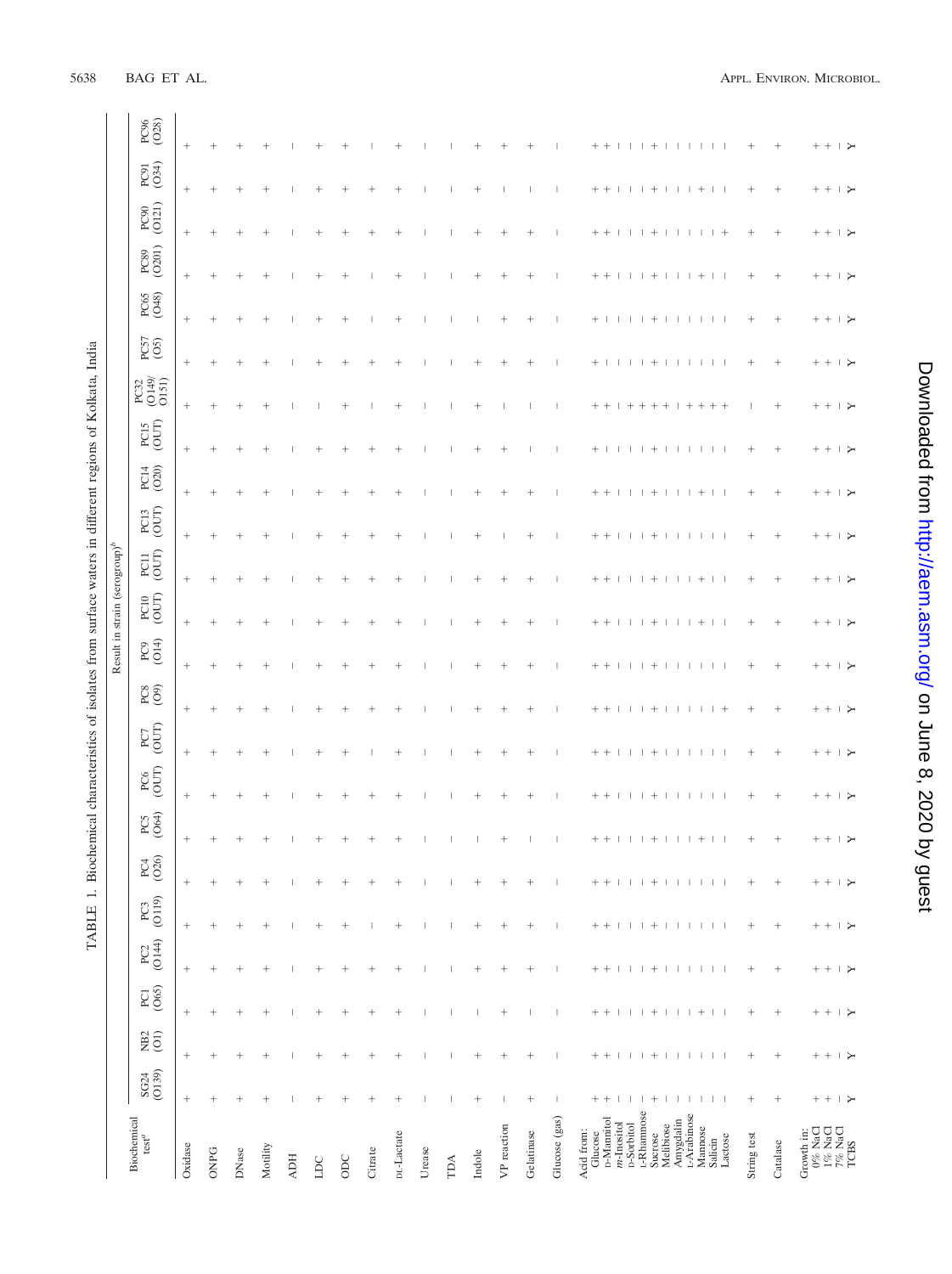

*b* OUT, O untypeable; Y, yellow colony; K, alkaline slant; A, acid butt; NG, no gas; S, susceptible; R, resistant; +, plus; -, negative.



FIG. 2. Amplification of  $\text{toxR}$  (900 bp) (A),  $\text{ompW}_{\text{Vc}}$  (588 bp) (B), and *hlyA* (El Tor; 481 bp) (C) by PCR. (A and B) Lanes: 1, *V. cholerae* O139 strain SG24 (positive control); 2, non-O1, non-O139 strain PC1; and 3, *Aeromonas hydrophila* strain PC16 (negative control). (C) Lanes 1 and 3, *V. cholerae* strains NB2 (O1; El Tor; positive control) and PC1; lane 2, *A. hydrophila* strain PC16 (negative control); lane M, 100-bp ladder.

The effects of cell-free culture filtrates of the test isolates on HeLa cells are shown in Fig. 3. The cytotoxic responses of the test isolates could be categorized into two types: type 1, which was associated with complete membrane damage (Fig. 3B), and type 2, which was associated with cell rounding (cellrounding factor) (Fig. 3C). Cell culture supernatants of 86% (18 of 21) of the environmental isolates grown in TSB medium evoked a distinct cytotoxic effect on HeLa cells with an end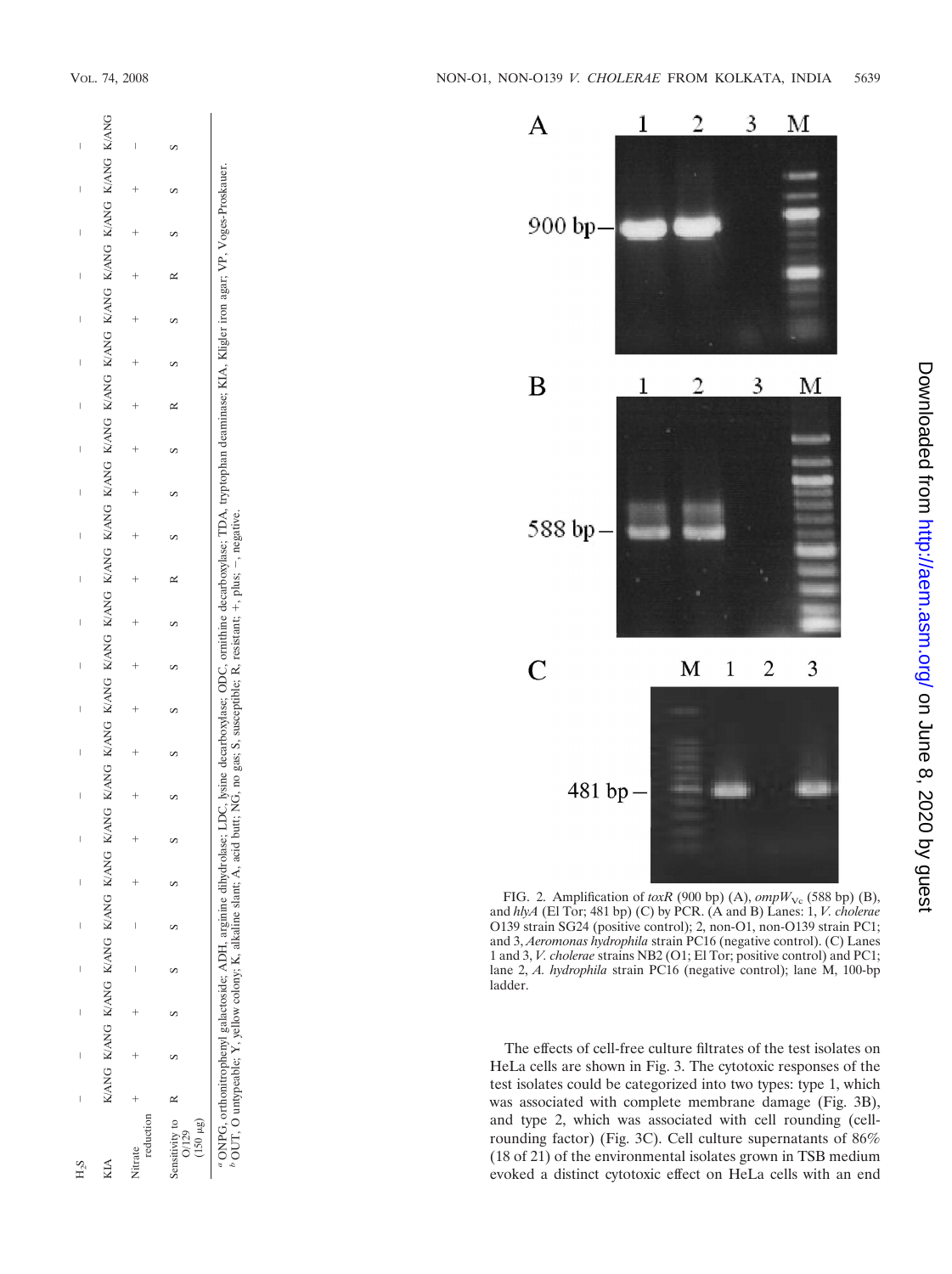

FIG. 3. Effects of culture filtrates of the environmental isolates on HeLa cells. Confluent growth of HeLa cells (A), cytotoxic effect (B), and cytotoxic effect associated with cell rounding (C). Magnification,  $\times$ 400.

point titer of 4 to 128 (the reciprocal of the dilution that showed a cytotoxic effect on  $\geq 50\%$  of the cells), while culture supernatants of 8 (38%) isolates also produced a cell-rounding effect when they were cultured in AKI medium (Table 2). Four and one (AS67) clinical non-O1, non-O139 isolates exhibited cytotoxic and cell-rounding effects on HeLa cells, respectively, as detected in a previous study (43).

Twenty-five (20 environmental and 5 clinical) non-O1, non-O139 isolates were positive for lipase production, and 14 isolates (10 environmental and 4 clinical) showed protease activity (Table 2). Seventeen (81%) environmental and four clinical isolates showed hemolytic activity against human erythrocytes (above 10%). However, seven of the environmental isolates had very high hemolytic activities (80 to 100%), while none of the clinical strains belonged to this group (Table 2). Twenty isolates (17 environmental and 3 clinical) showed moderate to strong cell-associated hemagglutination (Table 2).

The incidences of serum resistance of the isolates belonging to both groups were found to vary considerably (Table 2).

Three adherence patterns were manifested by the isolates; carpet-like adherence (Fig. 4A), diffuse adherence (Fig. 4B), and aggregative adherence (Fig. 4C). Eighteen (86%) of the isolates adhered to HeLa cells with an index of  $\geq 40\%$ (Table 2).

Multidrug resistance was exhibited by both clinical and environmental isolates (Table 2). Resistance and reduced susceptibility to ampicillin, furazolidone, neomycin, streptomycin, tetracycline, and ciprofloxacin were observed among these isolates. In addition, environmental isolates showed reduced susceptibility to cotrimoxazole, gentamicin, nalidixic acid, and norfloxacin.

Eleven environmental and two clinical isolates of non-O1, non-O139 *V. cholerae* were tested for their enteropathogenic potentials in the sealed-adult-mouse model using live bacterial cells. A toxigenic strain of *V. cholerae* O139 (SG24) was used as a positive control. Of the 11 environmental isolates, eight induced positive FA (FA  $\geq$  100), and the reactivities of these isolates were comparable to those of clinical isolates of non-O1, non-O139 and O139 *V. cholerae* (Table 3). In addition, two isolates (PC6 and PC9) showed FAs significantly higher than that in the PBS control  $(P < 0.05)$ . A comparison of the counts of the colonized environmental and clinical strains in mouse intestines showed that the isolates of both groups had almost the same colonizing potential. Colonization, in mean  $log_{10}$  $CFU \pm$  standard deviation per gram of tissue, ranged between 5.31  $\pm$  1.25 and 9.90  $\pm$  1.40 (Table 3).

## **DISCUSSION**

In the present study, the biochemical and virulence traits of *V. cholerae* non-O1, non-O139 isolates from surface waters from different sites sampled in Kolkata and the surrounding area were extensively characterized to evaluate their pathogenic potentials. Members of the genus *Vibrio* are fermentative, facultatively anaerobic, gram-negative, straight or curved motile rods. The growth of these bacteria is stimulated by  $Na^+$ , which, except for *V. cholerae* and *Vibrio mimicus*, is an absolute requirement (18). *V. cholerae* and *V. mimicus* are biochemically similar species and can be differentiated by sucrose fermentation. *V. mimicus* cannot ferment sucrose. All of the environmental isolates of non-O1, non-O139 *V. cholerae* examined showed growth in 1% peptone broth without NaCl and were able to ferment sucrose. *V. cholerae* gives a positive string test (47). All of the environmental strains except strain PC32 showed a positive string reaction. The oxidase reaction differentiates *Vibrio metschnikovii*, which is oxidase negative, from other sucrose-fermenting *Vibrio* species (18). The lysine and ornithine decarboxylase and arginine dihydrolase activities of the pathogenic *Vibrios* are useful for separating them into groups (18). *V. cholerae* is arginine dihydrolase negative and lysine and ornithine decarboxylase positive (15). All of the environmental isolates included in this study were arginine dihydrolase negative and ornithine decarboxylase positive, and all of these strains except strain PC32 were positive for lysine decarboxylase. Of the 21 environmental isolates, 6 and 14 belonged to Heiberg groups I (mannose and sucrose fermenting and arabinose nonfermenting) and II (sucrose fermenting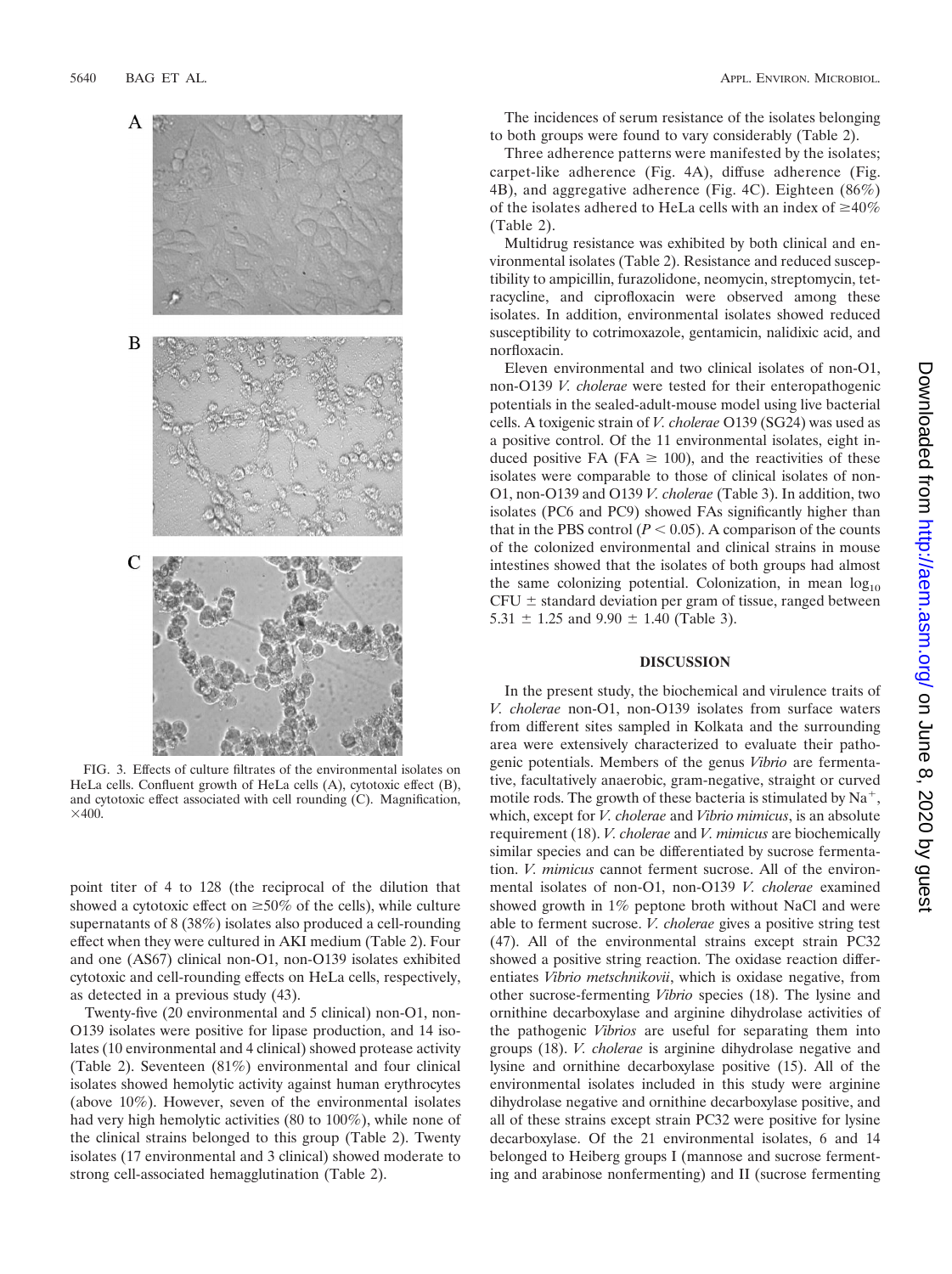| Source      | Strain          | Serotype        | Cytotoxic<br>activity (end<br>point titer) <sup><math>a</math></sup> | Hemolytic<br>activity<br>$(OD_{540})^{b}$ | Lipase<br>activity <sup>c</sup> | Protease<br>activity <sup>c</sup>  | Hemagglutinating<br>$\arctivitv^d$ | Serum<br>sensitivity<br>$grade^e$ | Adherence $f$ | Resistant/reduced<br>susceptible<br>$(reference)^g$ |
|-------------|-----------------|-----------------|----------------------------------------------------------------------|-------------------------------------------|---------------------------------|------------------------------------|------------------------------------|-----------------------------------|---------------|-----------------------------------------------------|
| Environment | PC1             | O65             | Cr(32)                                                               | 100(1.7)                                  | $^{+}$                          | -                                  |                                    | $1 - 2$                           | Diffuse       | $ /$ Fz A                                           |
|             | PC <sub>2</sub> | O144            | Ct(32)                                                               | 100(1.7)                                  | $^{+}$                          | $^{+}$                             | $^{+}$                             | $5 - 6$                           |               | $ATS$ N $Fz$                                        |
|             | PC3             | O119            | Cr(4)                                                                | 12(0.2)                                   | $^{+}$                          | $^{+}$                             | $++$                               | $5 - 6$                           | Diffuse       | $-$ T S N Fz                                        |
|             | PC <sub>4</sub> | O <sub>26</sub> | Ct(64)                                                               | 12(0.2)                                   | $^{+}$                          | $^{+}$                             | $++$                               | $5 - 6$                           | Carpet-like   | A Fz/T S G                                          |
|             | PC <sub>5</sub> | O64             | Cr(128)                                                              | 94(1.6)                                   | $^{+}$                          | $\overline{\phantom{0}}$           | $^{+}$                             | $1 - 2$                           | Diffuse       | A/N                                                 |
|             | PC <sub>6</sub> | <b>OUT</b>      | Cr(4)                                                                | 24(0.4)                                   | $\! + \!\!\!\!$                 | -                                  | $++$                               | $1 - 2$                           |               | $-/A$ T N Fz                                        |
|             | PC7             | <b>OUT</b>      | Ct(32)                                                               | 12(0.2)                                   | $^{+}$                          |                                    | $++$                               | $5 - 6$                           | Diffuse       | A Fz/T S N Na<br>$N_{X}$                            |
|             | PC <sub>8</sub> | O <sub>9</sub>  | Ct(32)                                                               | 94(1.6)                                   | $^{+}$                          | $^{+}$                             | $^{+}$                             | $1 - 2$                           | Diffuse       | $-/A$ T $\rm{Fz}$                                   |
|             | PC <sub>9</sub> | O14             | Ct(128)                                                              | 59(1.0)                                   |                                 | $^{+}$                             | $^{+}$                             | $3 - 4$                           | Aggregative   | $-/A$ T Fz N                                        |
|             | <b>PC10</b>     | <b>OUT</b>      | Cr(32)                                                               | 59(1.0)                                   | $^{+}$                          | $^{+}$                             | $++$                               | $3 - 4$                           | Carpet-like   | $-/A$ T N                                           |
|             | <b>PC11</b>     | <b>OUT</b>      |                                                                      | 0(0.0)                                    | $\! + \!\!\!\!$                 | $\overline{\phantom{0}}$           | $\overline{\phantom{0}}$           | $5 - 6$                           | Aggregative   | A/Co                                                |
|             | <b>PC13</b>     | <b>OUT</b>      |                                                                      | 0(0.0)                                    | $^{+}$                          |                                    | $\qquad \qquad -$                  | ND <sup>h</sup>                   | ND            | ND                                                  |
|             | <b>PC14</b>     | O <sub>20</sub> | Cr(4)                                                                | 6(0.1)                                    |                                 |                                    | $++$                               | $5 - 6$                           | Diffuse       | A T/N Fz                                            |
|             | <b>PC15</b>     | <b>OUT</b>      | Ct(16)                                                               | 94(1.6)                                   | $^{+}$                          |                                    | $++$                               | $3 - 4$                           | Diffuse       | A T Co/S N Fz                                       |
|             | PC32            | O149/O151       |                                                                      | 0(0.0)                                    | $\overbrace{\phantom{1232211}}$ | -                                  | $^{+}$                             | $3 - 4$                           | <b>ND</b>     | ND                                                  |
|             | PC57            | O <sub>5</sub>  | Ct(64)                                                               | 59(1.0)                                   | $^{+}$                          | $^{+}$                             | $++$                               | $3 - 4$                           | Diffuse       | A Fz/T S N G<br>Co Cf                               |
|             | <b>PC65</b>     | O48             | Ct(32)                                                               | 94(1.6)                                   | $^{+}$                          | -                                  | $^{+}$                             | $3 - 4$                           |               | ND                                                  |
|             | <b>PC89</b>     | O201            | Ct(64)                                                               | 12(0.2)                                   | $^{+}$                          | $^+$                               | $++$                               | $5 - 6$                           | Carpet-like   | ND                                                  |
|             | <b>PC90</b>     | O121            | Ct(32)                                                               | 59(1.0)                                   | $^{+}$                          | $^{+}$                             | $^{+}$                             | $3 - 4$                           | Diffuse       | ND                                                  |
|             | PC91            | O34             | Cr(32)                                                               | 88 (1.5)                                  | $\! + \!\!\!\!$                 | -                                  | $\overline{\phantom{0}}$           | $1 - 2$                           | Diffuse       | ND                                                  |
|             | PC96            | O28             | Cr(4)                                                                | 12(0.2)                                   | $^{+}$                          | $^{+}$                             | $++$                               | $5 - 6$                           | Diffuse       | $-$ T S N Fz                                        |
| Clinical    | PL <sub>2</sub> | O10             | Ct(4)                                                                | 6(0.1)                                    | $^{+}$                          | $^{+}$                             | $++$                               | $5 - 6$                           | Diffuse       | A Fz $N$ – (6)                                      |
|             | PL71            | O7              | Ct(16)                                                               | 35(0.6)                                   | $^{+}$                          | $^{+}$                             | $\qquad \qquad -$                  | $3 - 4$                           | <b>ND</b>     | $AFzT$ /-                                           |
|             | PG5             | O12             | Ct(32)                                                               | 41(0.7)                                   | $^{+}$                          | $^{+}$                             | $++$                               | $5 - 6$                           | Diffuse       | A Fz $(6)$                                          |
|             | PG109<br>AS67   | O27<br>O190     | Ct(16)<br>Cr(32)                                                     | 24(0.4)<br>35(0.6)                        | $^{+}$<br>$^{+}$                | $\overline{\phantom{0}}$<br>$^{+}$ | $\overline{\phantom{0}}$<br>$^{+}$ | $1 - 2$<br><b>ND</b>              | ND<br>ND      | A Cf Fz $N$ – (6)<br>A Fz N $S$ /- (38)             |

TABLE 2. Virulence phenotypes of environmental and clinical strains of *V. cholerae* non-O1, non-O139

<sup>a</sup> Reciprocal of dilution of TSB/AKI culture filtrate producing cytotoxic effect on  $\geq$ 50% of HeLa cells. Ct, cytotoxic; Cr, cell rounding.<br><sup>b</sup> TSB culture filtrate was mixed 1:1 with human erythrocytes suspended in PB

 $c +$ , positive;  $-$ , negative.<br>
d'Cell-associated hemagglutinating activity was determined using pooled group O human blood cells. ++, reaction was immediate; +, reaction was incomplete or not instantaneous but occurred w

<sup>e</sup> Following Hughes et al. (16). Grades 5–6, resistant, grades 3–4, intermediate (delayed) sensitive; grades 1–2, completely sensitive to normal human serum.  $f -$ , negative (<40% of HeLa cells had adhering bacteria). f –, negative (<40% of HeLa cells had adhering bacteria).<br><sup>β</sup> A, ampicillin (10 μg); C, chloramphenicol (30 μg); T, tetracycline (30 μg); S, streptomycin (10 μg); N, neomycin (30 μg); G, gentamicin (10 μg); Na, nalidixic

(30  $\mu$ g); Fz, furazolidone (100  $\mu$ g); Nx, norfloxacin (10  $\mu$ g); Co, cotrimoxazole (25  $\mu$ g); Cf, ciprofloxacin (5  $\mu$ g); –, negative (i.e., susceptible to the rest of the antibiotics tested). *<sup>h</sup>* ND, not determined.

and mannose and arabinose nonfermenting), respectively. There did not appear to be any correlation between the sites sampled and the Heiberg fermentation patterns of the isolates. *V. cholerae* gives negative reactions for D-sorbitol, L-rhamnose, melibiose, L-arabinose, and salicin fermentation (15). However, all of the environmental isolates except PC32 were negative for sorbitol, rhamnose, melibiose, arabinose, and salicin fermentation. The positive activities for lactate and DNase and negative reaction for H2S production differentiate *V. cholerae* from *Aeromonas sobria*, which is sucrose fermenting, arginine dihydrolase negative, and lysine decarboxylase positive (14). The susceptibility of vibrios to the vibriostatic agent O/129 is an important taxonomical trait to differentiate between vibrios and *Aeromonas* spp. However, all the *V. cholerae* O139 and several *V. cholerae* O1 strains were resistant to this vibriostatic agent (23). In the present study, three (14%) of the environmental isolates showed resistance to O/129.

Several extracellular products of *V. cholerae* play important roles in the disease process, including CT, a heat-stable toxin of *E. coli*, a Shiga-like toxin, hemolysin, and HAs (2, 18, 34, 44). The non-O1, non-O139 isolates tested in the present study belonged to different serogroups and did not possess the genes encoding heat-stable toxin, heat-labile toxin, or Shiga toxins of *E. coli* and CT. However, from the present study, it appears that the majority of the environmental and clinical isolates produced a cytotoxic effect on HeLa cells. It has previously been reported that the cytotoxic effect of non-O1 *V. cholerae* is probably related to the production of hemolysin (17). However, some of our isolates with weak hemolytic activity showed strong cytotoxic activity. It could be that cytotoxic activity against HeLa cells and hemolytic activity against human erythrocytes are elicited by two different factors produced by these vibrios. It has been demonstrated that the purified non-membrane-damaging cytotoxin has enterotoxic activity (40), and a cell-rounding effect was associated with human diarrhea with sole infection by non-O1 *V. cholerae* (34, 43). Interestingly, some of our isolates evoked a cell-rounding effect, followed by cell death, on HeLa cells. These isolates also showed significant enterotoxic activity in a mouse model ( $FA \geq 100$ ).

The non-O1, non-O139 isolates showed strong adherence to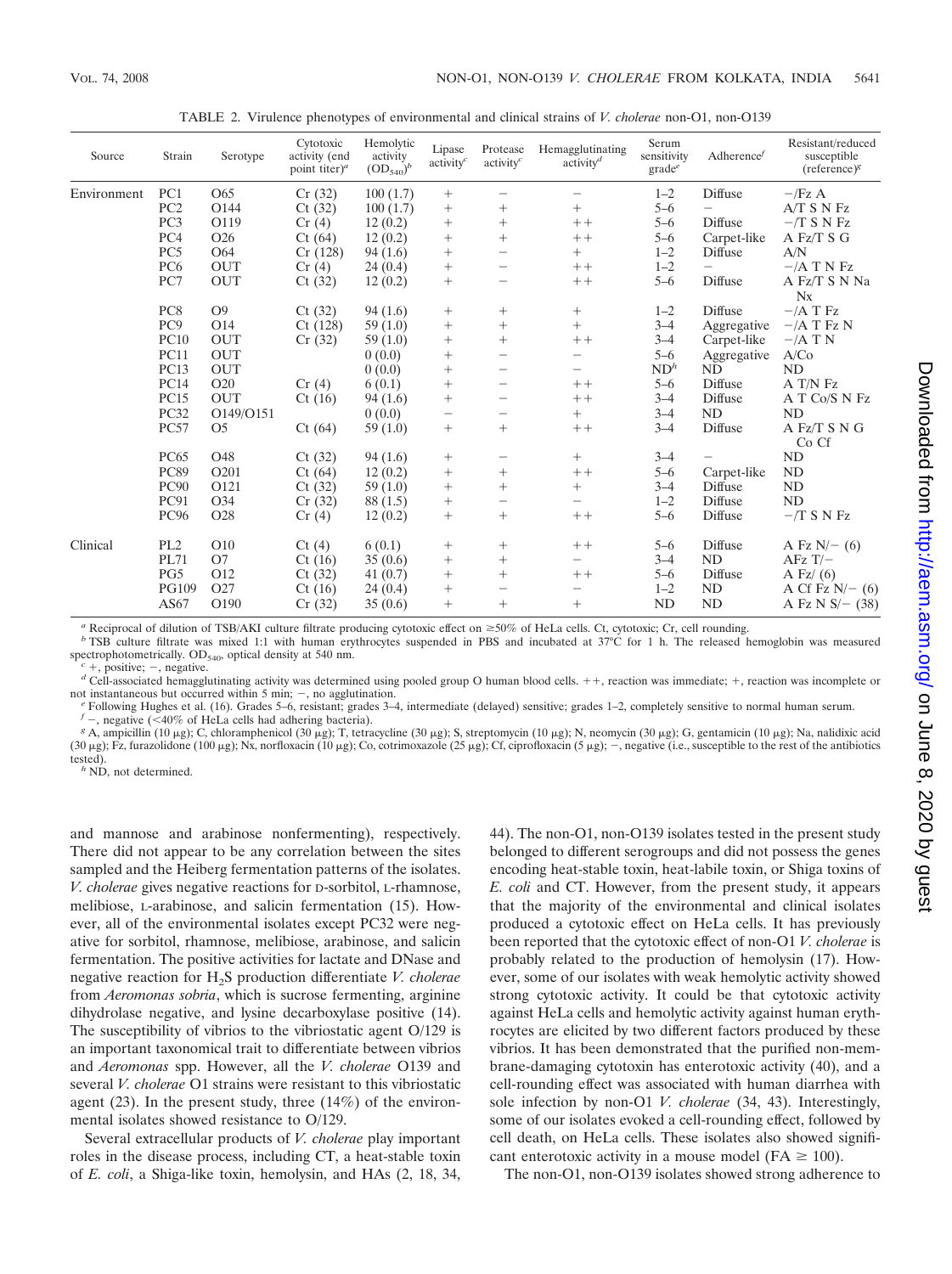

FIG. 4. Adherence patterns of the environmental isolates on HeLa cells by Giemsa stain. (A) Carpet-like adherence to HeLa cells and a glass surface. (B) Diffuse adherence; bacteria are dispersed over the cell surface and the cell matrix. (C) Aggregative adherence; bacteria adhere to each other away from the cells, as well as to the cell surface. Magnification,  $\times$ 400.

HeLa cells. For many bacterial enteropathogens, the ability to adhere to the intestinal mucosa is a first step in colonization and is a prerequisite for causing diarrhea (22). In a previous study, occurrences of diffuse, as well as clustered, adherence to HEp-2 cells were observed among the vibrios recovered from estuarine waters (3). Of three of the HeLa cell adherence patterns observed among the isolates, diffuse adherence was manifested by most of the *V. cholerae* isolates in our study. In addition, two environmental strains (PC9 and PC11) exhibited aggregative adherence, identical to the patterns shown by enteroaggregative *E. coli*, and these strains were also able to colonize the mouse intestine and showed FA reaction. It is interesting that a carpet-like adherence by three environmental isolates (serogroup O26, OUT [O untypeable], and O201) to HeLa cells similar to the reported adherence pattern of a clinical strain of *V. cholerae* VIG1587 (serogroup O12) to HEp-2 cells and a glass surface (12) was observed in the present study. Except for PC65, all of our non-O1, non-O139 isolates were negative for the genes representing TcpA (classical and El Tor alleles). Previously, it was also reported that the majority of strains belonging to non-O1, non-O139 serogroups do not contain genes for CT and/or TCP (7, 22, 43). Although TCP protein is one of the colonization factors in *V. cholerae*, some of our isolates showed adherence to HeLa cells and colonized mouse intestine, and 14 (12 environmental and 2 clinical) showed an autoagglutination phenotype that was previously shown to be correlated with the expression of TcpA (6). However, pilins, as well as outer membrane proteins, of the enteropathogenic bacteria have been demonstrated to be autoagglutinins (6, 46). Furthermore, *V. cholerae* non-O1, non-O139 strains possess other fimbrial antigens, surface polysaccharide, hemagglutinating function, and outer membrane proteins, and the involvement of these cell surface antigens in adherence and intestinal colonization has been demonstrated (26, 30, 42).

Proteasic, hemagglutinating, and hemolytic activities have been related to virulence in *Vibrio* spp. in several findings (1, 17, 18, 42, 45). Although our non-O1, non-O139 strains were producers of these putative virulence factors, the precise roles of the factors in vivo are not yet clear. However, it has previously been suggested that hemagglutinins of non-O1 strains are important for their survival in aquatic environments because they govern the ability to attach to different substrates (1). In addition, a previous study demonstrated that HA/protease (HapA) of *V. cholerae* El Tor was necessary for full expression of enterotoxicity, and *hapA* (encoding HapA) mutants expressed less CT and TcpA (45). However, further study is needed to establish the relationship between HA production and full expression of enterotoxicity for non-O1, non-O139 strains. Although the majority of our strains were producers of lipase, the precise role of this protein in pathogenesis has yet to be determined. It has been reported that lipase (LipA) could potentially damage host cells, but mutation of the *lipA* gene did not affect colonization potential or virulence in an infant mouse cholera model (32). Since LipA is encoded in the vicinity of *hlyA*, and HlyA toxin is capable of host tissue damage, which would release a variety of cellular components, including membrane lipids that could be degraded by lipases, it has been proposed that lipases are involved in the acquisition of nutrients (32). *V. cholerae* is known to be a noninvasive organism that colonizes the extracellular mucosal surface in the gut. It has been postulated that the bactericidal activity of antibody and the "complement-like" bactericidal activity are operative in the intestinal mucosa, contributing to the colonization properties of a variety of bacterial pathogens (33). If this is true, then serum resistance properties of *V. cholerae* could play an essential role in intestinal colonization, and it is interesting that some of our isolates showed serum resistance properties.

An earlier study revealed that the drug resistance patterns of the clinical and environmental strains showed remarkable differences, with the clinical strains being resistant to more drugs and exhibiting multidrug resistance along with their environmental counterparts (7). However, in the present study, multidrug resistance that included resistance/reduced susceptibility to ampicillin, tetracycline, cotrimoxazole, furazolidone,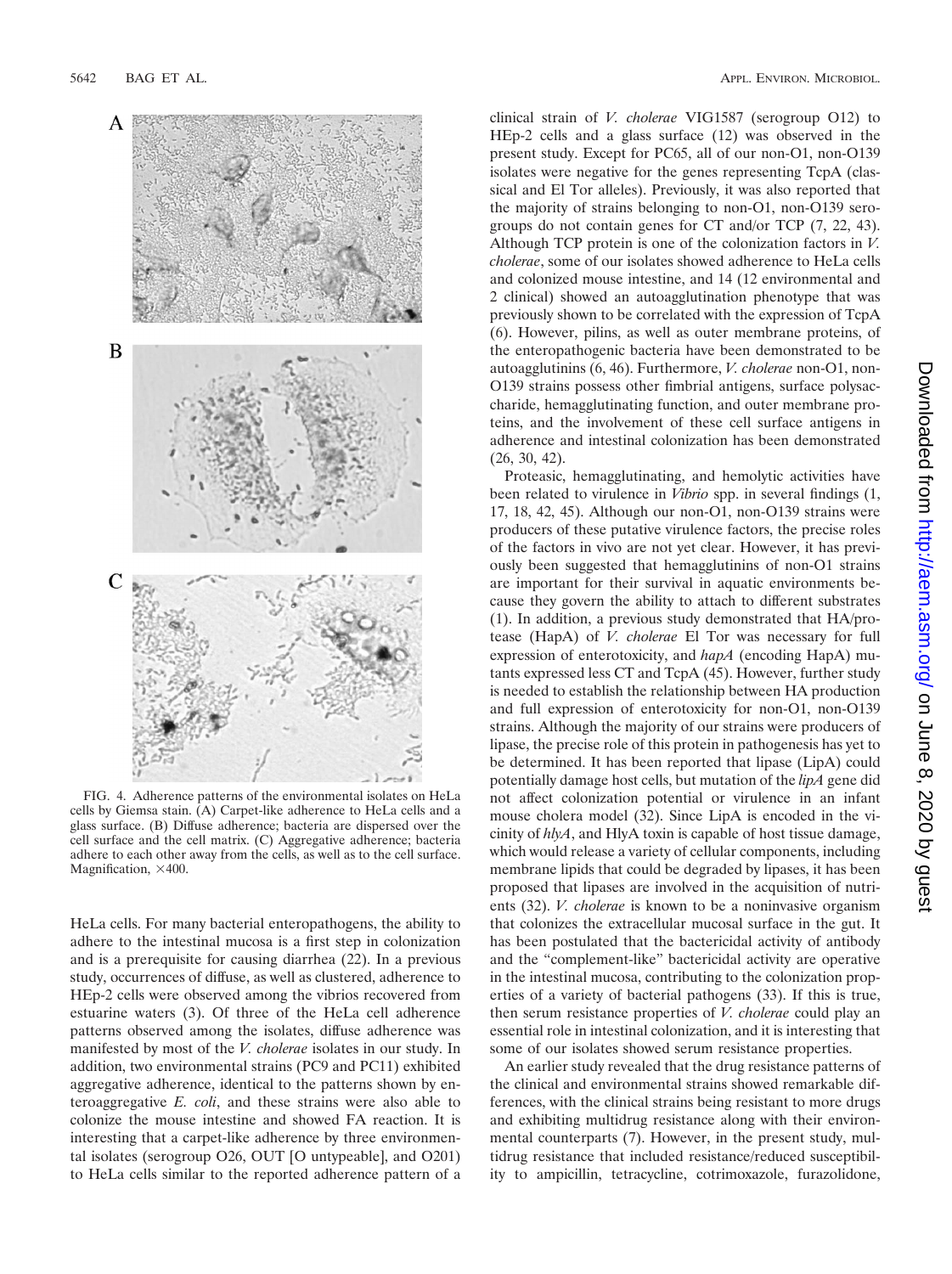| Source      | Strain          | Virulence phenotype $\mathbf{e}^b$                       | Colonization ( $log_{10}$ CFU/g of tissue<br>[mean $\pm$ SD]) <sup>c</sup> | FA ratio (mean $\pm$ SD) <sup>c</sup> |
|-------------|-----------------|----------------------------------------------------------|----------------------------------------------------------------------------|---------------------------------------|
| Environment | PC <sub>1</sub> | (Cyt Hly Lip Ad) <sup>+</sup> (Hae Pro SR) <sup>-</sup>  | $6.51 \pm 1.86$                                                            | $100.5 \pm 4.50$                      |
|             | PC <sub>2</sub> | (Cyt Hly Hae Lip Pro $SR$ ) <sup>+</sup> Ad <sup>-</sup> | $7.47 \pm 0.62$                                                            | $63.67 \pm 6.13$                      |
|             | PC <sub>4</sub> | (Cyt Hly Hae Lip Pro SR Ad) <sup>+</sup>                 | $5.40 \pm 0.80$                                                            | $118.65 \pm 1.82$                     |
|             | PC <sub>5</sub> | (Cyt Hly Hae Lip Ad) <sup>+</sup> (Pro SR) $^{-}$        | $5.36 \pm 0.59$                                                            | $104.38 \pm 8.68$                     |
|             | PC <sub>6</sub> | (Cyt Hly Hae Lip) <sup>+</sup> (Pro SR Ad) <sup>-</sup>  | $6.00 \pm 2.05$                                                            | $86.15 \pm 3.15$                      |
|             | PC <sub>8</sub> | (Cyt Hly Hae Lip Pro Ad) <sup>+</sup> $SR^-$             | $6.44 \pm 0.29$                                                            | $138.25 \pm 0.75$                     |
|             | PC <sub>9</sub> | (Cyt Hly Hae Lip Pro SR Ad) <sup>+</sup>                 | $8.60 \pm 0.43$                                                            | $94.26 \pm 10.66$                     |
|             | PC10            | (Cyt Hly Hae Lip Pro SR Ad) <sup>+</sup>                 | $8.19 \pm 0.15$                                                            | $126.70 \pm 35.30$                    |
|             | <b>PC11</b>     | $(Lip SR Ad)^+$ (Cyt Hly Hae Pro) <sup>-</sup>           | $5.45 \pm 0.87$                                                            | $129.54 \pm 27.28$                    |
|             | <b>PC15</b>     | (Cyt Hly Lip SR Ad) <sup>+</sup> (Hae Pro) <sup>-</sup>  | $8.99 \pm 1.65$                                                            | $176.00 \pm 23.00$                    |
|             | <b>PC32</b>     | $(Hae SR)^+ AdND (Cvt Hly Lip Pro)-$                     | $5.38 \pm 1.76$                                                            | $150.00 \pm 40.82$                    |
| Clinical    | PG5             | (Cyt Hly Hae Lip Pro SR Ad) <sup>+</sup>                 | $5.31 \pm 1.25$                                                            | $155.33 \pm 39.50$                    |
|             | PL <sub>2</sub> | (Cyt Hly Hae Lip Pro SR $Ad$ ) <sup>+</sup>              | $7.94 \pm 0.18$                                                            | $126.67 \pm 20.50$                    |
|             | SG24            |                                                          | $9.90 \pm 1.40$                                                            | $133.00 \pm 27.00$                    |
| PBS control |                 |                                                          |                                                                            | $62.00 \pm 2.80$                      |

TABLE 3. Enteropathogenicities of environmental and clinical isolates of *V. cholerae* in the mouse model*<sup>a</sup>*

<sup>a</sup> All the non-O1, non-O139 strains were negative for the *ctxA*, *elt*, *stx<sub>1</sub>*, and *stx*<sub>2</sub> genes, and the O139 strain (SG24) was positive for *ctxA*.<br><sup>b</sup> +, presence, and -, absence of listed phenotype; ND, not dete hemagglutination (human O-group blood); Pro, protease; Lip, lipase; SR, serum resistance; Ad, adherence (HeLa cells). *<sup>c</sup>* The values represent the average of results in three to five adult BALB/c mice.

streptomycin, or neomycin was exhibited by the majority of the strains studied.

Previously, it was reported that *V. cholerae* non-O1 strains that produced hemolysin, that were cytotoxic, and that produced HAs were isolated from hospitalized patients most often as the sole pathogen (34). Our findings in this study revealed that strains of non-O1, non-O139 *V. cholerae* isolated from surface waters were capable of expressing the putative virulence traits that were associated with the clinical isolates from the same geographical area. It was also interesting that some of the environmental isolates showed enterotoxic activity and colonization in mouse intestines that were comparable to those of toxigenic strains of *V. cholerae* O139. Studies with the O10 and O12 strains of *V. cholerae* isolated from an outbreak in Peru showed that none of the strains produced enterotoxin but a majority of the strains produced a cytotoxin, as assessed in Y1 and HeLa cells (12). Three of our environmental isolates (PC11, PC13, and PC32) were nonhemolytic and did not evoke a cytotoxic response to HeLa cells. In addition, strains PC11 and PC13 were positive and strain PC32 was negative for *hlyA* (El Tor) as determined by PCR. It was interesting that two of these strains (PC11 and PC32) showed significantly high enterotoxic activities. Collectively, the results presented here failed to show any absolute correlation between serogroups and hemagglutination, hemolytic, protease, or cytotoxic activities and enterotoxic activities among the strains of both groups tested (Table 3). Thus, our findings agree with the previous findings that the enteropathogenicity of non-O1, non-O139 *V. cholerae* is multifactorial, and the presence of a single factor should not be construed as the cause of pathogenicity (34). It still remains unclear which factor(s) is specific for the determination of the enteropathogenic potential of non-O1, non-O139 *V. cholerae*. The results of the present investigation indicate that further epidemiological studies and continuous monitoring are necessary to elucidate the ecology and the public health significance of *V. cholerae* in the aquatic environment.

## **ACKNOWLEDGMENTS**

This work was partially supported by the University Grants Commission (UGC), New Delhi, India, and the Department of Science and Technology, Government of West Bengal, India. The fellowships of T. K. Hajra and P. Bhowmik were provided by UGC.

#### **REFERENCES**

- 1. **Amaro, C., A. E. Toranzo, E. A. Gonza´lez, J. Blanco, M. J. Pujalte, R. Aznar, and E. Garay.** 1990. Surface and virulence properties of environmental *Vibrio cholerae* non-O1 from Albufera Lake (Valencia, Spain). Appl. Environ. Microbiol. **56:**1140–1147.
- 2. **Bagchi, K., P. Echeverria, J. D. Arthur, O. Scthabutr, O. Serichantalergs, and C. W. Hoge.** 1993. Epidemic diarrhoea caused by *Vibrio cholerae* non-O1 that produced heat-stable toxin among Khmers in a camp in Thailand. J. Clin. Microbiol. **31:**1315–1317.
- 3. **Barbieri, E., L. Falzano, C. Fiorentini, A. Pianetti, W. Baffone, A. Fabbri, P.** Matarrese, A. Casiere, M. Katouli, I. Kühn, R. Möllby, F. Bruscolini, and G. **Donelli.** 1999. Occurrence, diversity, and pathogenicity of halophilic *Vibrio* spp. and non-O1 *Vibrio cholerae* from estuarine waters along the Italian Adriatic coast. Appl. Environ. Microbiol. **65:**2748–2753.
- 4. **Bauer, A. W., W. M. Kirby, J. C. Sherris, and M. Jurck.** 1996. Antibiotic susceptibility testing by a standardized single disc method. Am. J. Pathol. **45:**493–496.
- 5. **Bhattacharya, S. K., M. K. Bhattacharya, T. Ramamurthy, A. Pal, P. K. Bag, T. Takeda, S. Chakraborti, P. Dutta, A. Debnath, S. C. Pal, and G. B. Nair.** 1992. Acute secretory diarrhoea caused by *V. cholerae* non-O1 which does not produce cholera like and heat stable enterotoxins. J. Diar. Dis. Res. **10:**161–163.
- 6. **Chakraborty, S., A. K. Mukhopadhyay, R. K. Bhadra, A. N. Ghosh, R. Mitra, T. Shimada, S. Yamasaki, S. M. Faruque, Y. Takeda, R. R. Colwell, and G. B. Nair.** 2000. Virulence genes in environmental strains of *Vibrio cholerae*. Appl. Environ. Microbiol. **66:**4022–4028.
- 7. **Chakraborty, S., P. Garg, T. Ramamurthy, M. Thungapathra, J. K. Gautam, C. Kumar, S. Maity, S. Yamasaki, T. Shimada, Y. Takeda, A. Ghosh, and G. B. Nair.** 2001. Comparison of antibiogram, virulence genes, ribotypes and DNA fingerprints of *Vibrio cholerae* of matching serogroups isolated from hospitalised diarrhoea cases and from the environment during 1997–1998 in Calcutta, India. J. Med. Microbiol. **50:**879–888.
- 8. **Collee, J. G., A. G. Fraser, B. P. Marmion, and A. Simmons (ed.).** 1996. Mackie and McCartney practical medical microbiology, 14th ed. Churchill Livingstone, New York, NY.
- 9. **Colwell, R. R., A. Huq, M. A. R. Chowdhury, P. R. Brayton, and B. Xu.** 1995. Serogroup conversion of *Vibrio cholerae*. Can. J. Microbiol. **41:**946–950.
- 10. **Cravioto, A., R. J. Gross, S. M. Scotland, and B. Rowe.** 1979. An adhesive factor in strains of *Escherichia coli* belonging to the traditional infantile enteropathogenic serotypes. Curr. Microbiol. **3:**95–99.
- 11. **Dakin, S. P. H., D. J. Howel, R. G. A. Sutton, M. E. O'Keffe, and P. Thoms.**